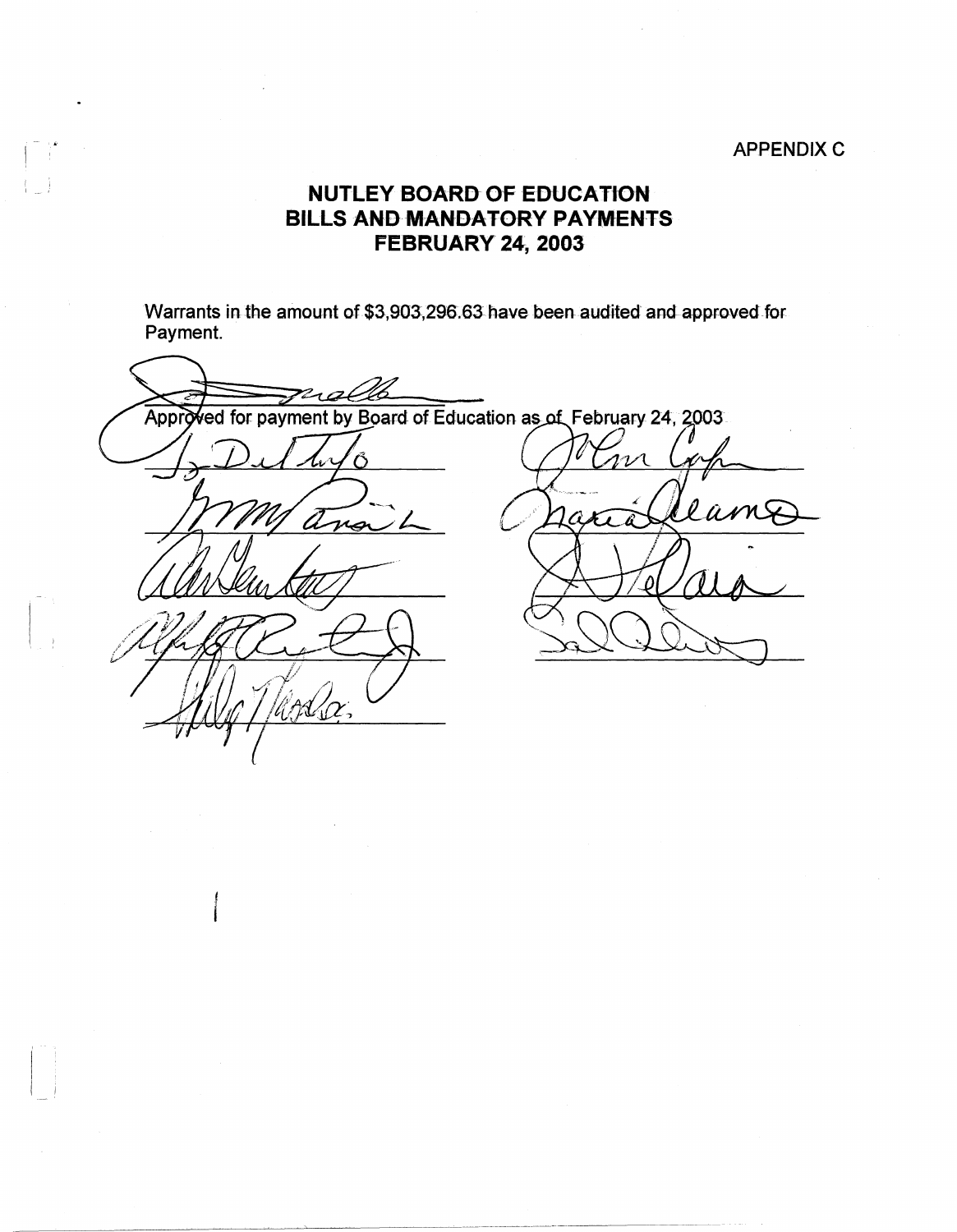Check journal **Check is a constructed by Autley Board of Education** Page 1 of 8<br>Rec and Unrec checks **Page 1 of 8**<br>Page 1 of 8

**Hand and Machine checks** 02/20/03

- Starting date 1/28/03 Ending date 2/24/03

| <b>knum</b> | <b>Date</b>       | Rec date | <b>Vcode</b> | Vendor name                                       | <b>Check amount</b> |
|-------------|-------------------|----------|--------------|---------------------------------------------------|---------------------|
| 52727 H     | 01/28/03          | 01/31/03 | <b>PAY</b>   | <b>B.O.E. SALARY ACCOUNT</b>                      | \$1,368,169.44      |
| 052728 H    | 01/28/03 01/31/03 |          |              | BOES BOARD OF EDUCATION SALARY ACCOUNT            | \$23,015.37         |
| 052729 H    | 01/30/03          |          | <b>CWB</b>   | <b>BOLLINGER FOWLER</b>                           | \$21,714.43         |
| 052730 H    | 01/28/03          | 01/31/03 | <b>PAY</b>   | <b>B.O.E. SALARY ACCOUNT</b>                      | \$82,098.24         |
| 052731 H    | 01/28/03          |          | <b>CWB</b>   | <b>BOLLINGER FOWLER</b>                           | \$502.29            |
| 052732 H    | 01/28/03 01/31/03 |          | <b>BSI2</b>  | <b>BENECARD SERVICES, INC.</b>                    | \$14,256.00         |
| 052733 H    | 01/28/03          | 01/31/03 | <b>IHS</b>   | <b>INTERNATIONAL HEALTHCARE SERVICES</b>          | \$212.57            |
| 052734 H    | 01/28/03          |          |              | <b>NJAS NJASBO</b>                                | \$70.00             |
| 052735 H    | 01/30/03          |          | <b>CIT</b>   | CIT TECHNOLOGY FINANCIAL SERVICES, INC.           | \$419.09            |
| 052736 H    | 01/30/03          |          | <b>MCD</b>   | <b>MINOLTA CORPORATION</b>                        | \$193.52            |
| 052737 H    | 01/30/03          |          | <b>UPS</b>   | UNITED PARCEL SERVICE                             | \$53.61             |
| 052738 H    | 02/06/03          |          |              | SNJH STATE OF NJ HEALTH BENEFITS FUND             | \$343,131.04        |
| 052739 H    | 02/11/03          |          |              | BOET BOE TRANSPORTATION PETTY CASH ACCOUN'        | \$335.58            |
| 052740 H    | 02/14/03          |          | <b>PAY</b>   | <b>B.O.E. SALARY ACCOUNT</b>                      | \$1,378,826.50      |
| 052741 H    | 02/12/03          |          |              | BOES BOARD OF EDUCATION SALARY ACCOUNT            | \$23,554.29         |
| 052742 H    | 02/12/03          |          |              | BOES BOARD OF EDUCATION SALARY ACCOUNT            | \$82,338.73         |
| 052743      | 02/24/03          |          | <b>AAB</b>   | <b>AABAR INC.</b>                                 | \$3,200.00          |
| 52744       | 02/24/03          |          | <b>ACE</b>   | ACE LOCK & SUPPLY CO.                             | \$2,017.50          |
| 52745       | 02/24/03          |          | GA4          | <b>ACKERMAN; GEORGE</b>                           | \$31.29             |
| 052746      | 02/24/03          |          | <b>AFPI</b>  | ACME FOOD PRODUCTS INC                            | \$6,110.29          |
| 052747      | 02/24/03          |          | <b>AGL</b>   | AGL WELDING SUPPLY CO. INC.                       | \$122.15            |
| 052748      | 02/24/03          |          | <b>AIRB</b>  | <b>AIRBORNE EXPRESS</b>                           | \$27.75             |
| 052749      | 02/24/03          |          | <b>JOA</b>   | <b>ALESSIO; JOHN</b>                              | \$450.00            |
| 052750      | 02/24/03          |          | <b>RAA</b>   | ALL AMERICAN SPORTS CORP.                         | \$572.88            |
| 052751      | 02/24/03          |          |              | ALLL ALL LACROSSE INC.                            | \$3,587.10          |
| 052752      | 02/24/03          |          | AS6          | <b>ALLEGRO SCHOOL</b>                             | \$12,040.00         |
| 052753      | 02/24/03          |          |              | ALRS ALLIED ROOFING SUPPLY                        | \$396.00            |
| 052754      | 02/24/03          |          |              | <b>ALLM ALLMAC SIGNS</b>                          | \$146.25            |
| 052755      | 02/24/03          |          |              | ALBC ALTA BOOK CENTER                             | \$604.91            |
| 052756      | 02/24/03          |          | <b>AME</b>   | <b>AMERADA HESS</b>                               | \$28,260.72         |
| 052757      | 02/24/03          |          |              | <b>ARCH ARCH WIRELESS</b>                         | \$183.56            |
| 052758      | 02/24/03          |          |              | <b>ASCD ASCD</b>                                  | \$496.18            |
| 052759      | 02/24/03          |          |              | <b>ASK1 ASK TECHNOLOGIES INC.</b>                 | \$506.34            |
| 052760      | 02/24/03          |          |              | <b>AOSE ASSOCIATION SCHOOL BUSINESS OFFICIALS</b> | \$135.00            |
| 052761      | 02/24/03          |          | <b>AFS</b>   | <b>ASTONE FLEET SERVICE</b>                       | \$7,900.99          |
| 52762       | 02/24/03          |          | <b>ATT</b>   | <b>AT &amp; T</b>                                 | \$434.38            |
| 52763       | 02/24/03          |          |              | ATRA ATRA JANITORIAL SUPPLY CO INC                | \$7,086.60          |
| 052764      | 02/24/03          |          | BТ           | <b>BAKER &amp; TAYLOR</b>                         | \$140.71            |
| 052765      | 02/24/03          |          | <b>BN</b>    | <b>BARNES &amp; NOBLE</b>                         | \$348.53            |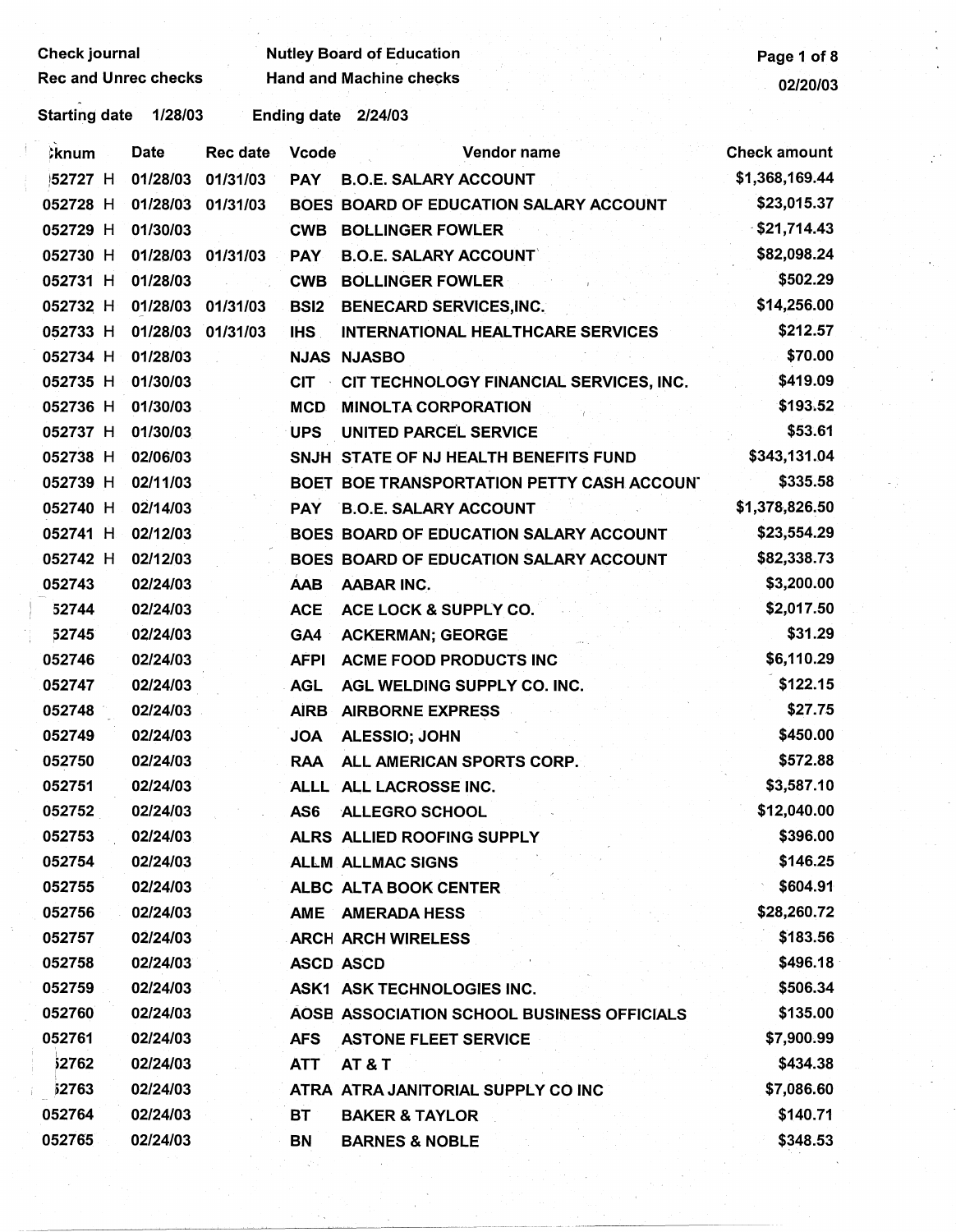Check journal **Check is a Check journal Check** in the Nutley Board of Education **Page 2 of 8** Check in the Page 2 of 8

 $\vert$  .

Rec and Unrec checks Hand and Machine checks **Exercise 2012/20/03** and Machine checks **1998** 

| Starting date | 1/28/03  |                 | <b>Ending date</b> | 2/24/03                                        |                     |
|---------------|----------|-----------------|--------------------|------------------------------------------------|---------------------|
| <b>Cknum</b>  | Date     | <b>Rec date</b> | <b>Vcode</b>       | Vendor name                                    | <b>Check amount</b> |
| 052766        | 02/24/03 |                 |                    | <b>BFS1 BARRY FOOD SALES</b>                   | \$120.00            |
| 052767        | 02/24/03 |                 | <b>BIH</b>         | <b>BELLEVILLE INDUSTRIAL HARDWARE</b>          | \$22.15             |
| 052768        | 02/24/03 |                 |                    | <b>BSCC BELLEVILLE SUPPLY CO., INC.</b>        | \$83.62             |
| 052769        | 02/24/03 |                 | <b>BPS</b>         | BELLRIDGE PLUMBING SUPPLY CORPORATION          | \$2,131.63          |
| 052770        | 02/24/03 |                 | <b>BSS</b>         | <b>BELL'S SECURITY SALES INC</b>               | \$637.83            |
| 052771        | 02/24/03 |                 | <b>BCC</b>         | BERGEN CENTER FOR CHILD DEVELOPMENT            | \$4,955.70          |
| 052772        | 02/24/03 |                 |                    | <b>BCSS BERGEN COUNTY SPECIAL SERVICES</b>     | \$10,338.17         |
| 052773        | 02/24/03 |                 | <b>BU</b>          | <b>BEST UNIFORM</b>                            | \$4,256.90          |
| 052774        | 02/24/03 |                 | <b>BMI</b>         | <b>BMI EDUCATIONAL SERVICES</b>                | \$170.65            |
| 052775        | 02/24/03 |                 |                    | <b>BOEC BOARD OF EDUCATION-ENTERPRISE FUND</b> | \$4,375.98          |
| 052776        | 02/24/03 |                 |                    | <b>BOBF BONNIE BRAE</b>                        | \$600.00            |
| 052777        | 02/24/03 |                 | <b>CFC</b>         | C F CONNOLLY DIST CO INC                       | \$894.60            |
| 052778        | 02/24/03 |                 |                    | <b>CABL CABLEVISION LIGHTPATH INC</b>          | \$6,160.00          |
| 052779        | 02/24/03 |                 |                    | CGS1 CADAPULT GRAPHIC SYSTEMS, INC.            | \$204.71            |
| 052780        | 02/24/03 |                 | $\mathsf{cs}$      | <b>CALAIS SCHOOL</b>                           | \$2,574.00          |
| 052781        | 02/24/03 |                 | SC <sub>10</sub>   | <b>CAMMARATA, MD; SANDRA</b>                   | \$350.00            |
| 052782        | 02/24/03 |                 |                    | <b>CAN1 CANON BUSINESS SOLUTIONS</b>           | \$2,062.64          |
| 052783        | 02/24/03 |                 |                    | <b>CAN2 CANON BUSINESS SOLUTIONS</b>           | \$57.50             |
| 052784        | 02/24/03 |                 |                    | CAPP CAPPELLO; JOSEPH                          | \$450.00            |
| 052785        | 02/24/03 |                 | <b>CBS</b>         | <b>CAROLINA BIOLOGICAL SUPPLY COMPANY</b>      | \$247.04            |
| 052786        | 02/24/03 |                 |                    | <b>CARC CAROLLO; ANNEMARIE</b>                 | \$450.00            |
| 052787        | 02/24/03 |                 |                    | <b>CDW2 CDW GOVERNMENT INC.</b>                | \$102.98            |
| 052788        | 02/24/03 |                 | <b>CRP</b>         | <b>CENTRAL RESTAURANT PRODUCTS</b>             | \$739.89            |
| 052789        | 02/24/03 |                 |                    | <b>CPC2 CEREBRAL PALSY CENTER</b>              | \$3,395.14          |
| 052790        | 02/24/03 |                 |                    | <b>CPNJ CEREBRAL PALSY OF NORTH JERSEY</b>     | \$7,020.20          |
| 052791        | 02/24/03 |                 |                    | <b>CERN CERNIGLIA; KELLY</b>                   | \$900.00            |
| 052792        | 02/24/03 |                 | <b>CHE</b>         | <b>CHERENSON GROUP</b>                         | \$759.45            |
| 052793        | 02/24/03 |                 |                    | <b>CDC2 CHILD DEVELOPMENT CENTER</b>           | \$3,333.60          |
| 052794        | 02/24/03 |                 | C <sub>12</sub>    | <b>CHILDRENS INSTITUTE</b>                     | \$14,175.00         |
| 052795        | 02/24/03 |                 | <b>CIOF</b>        | <b>CIOFFI; ROSE</b>                            | \$450.00            |
| 052796        | 02/24/03 |                 | <b>CIT</b>         | CIT TECHNOLOGY FINANCIAL SERVICES, INC.        | \$232.00            |
| 052797        | 02/24/03 |                 | CSCI               | CITY SUPPLY CO., INC.                          | \$4,037.28          |
| 052798        | 02/24/03 |                 |                    | CCBC COCA COLA BOTTLING CO OF NEW YORK INC.    | \$3,529.71          |

052799 02/24/03 COL COLANERI BROS. \$107.95 052800 02/24/03 CB4 COLLEGE BOARD \$56.20 052801 02/24/03 CMC5 CONCENTRA MEDICAL CENTERS \$50.00 052802 02/24/03 CSC2 CONCESSION SUPPLY CO,INC. \$119.25 <sup>I</sup>

052803 02/24/03 CONS CONSIDINE; **MARIA** · \$450.00 052804 02/24/03 CG CONTEMPORARY GLASS \$186.90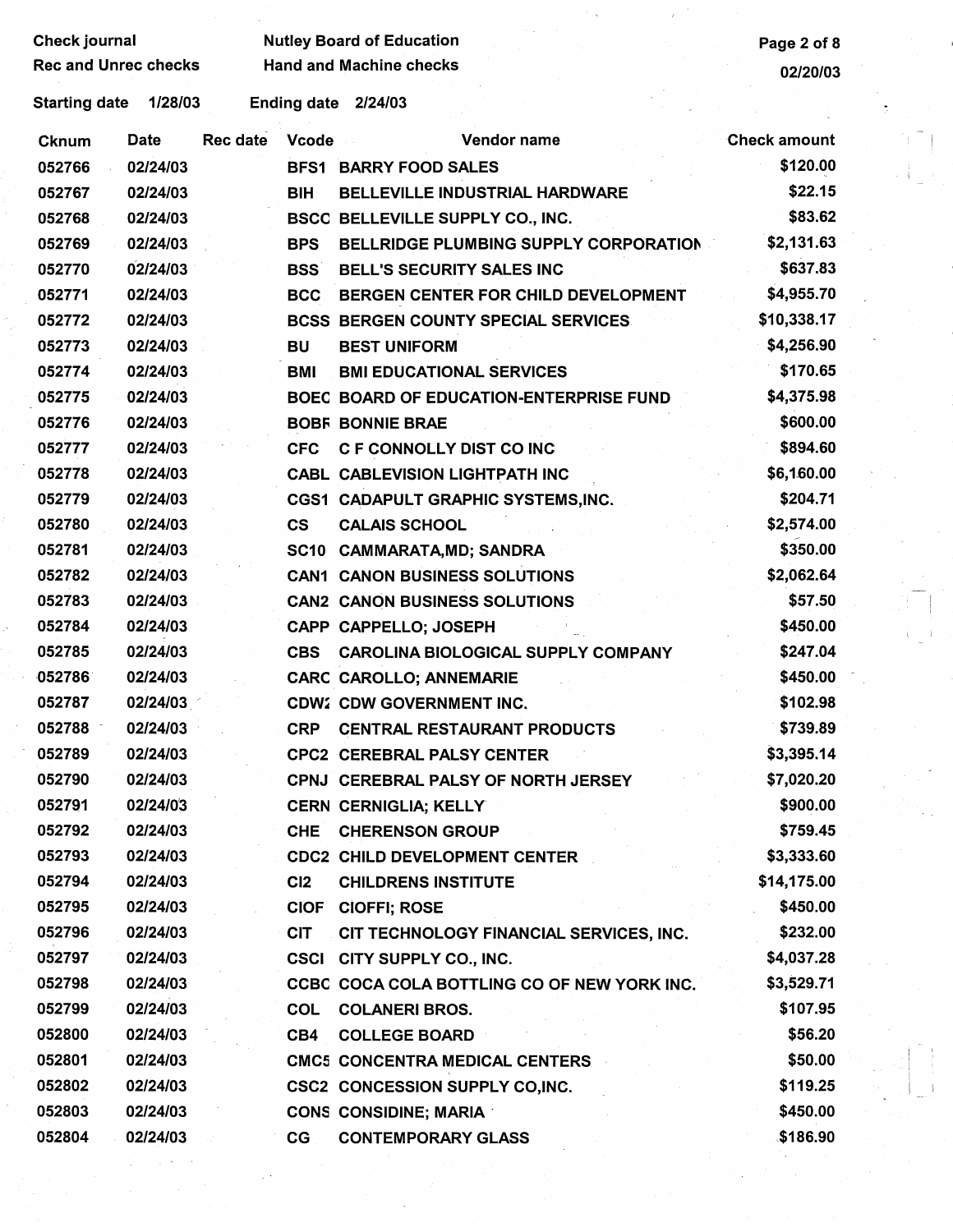| <b>Check journal</b>        |          |                 |                    | <b>Nutley Board of Education</b>              | Page 3 of 8         |
|-----------------------------|----------|-----------------|--------------------|-----------------------------------------------|---------------------|
| <b>Rec and Unrec checks</b> |          |                 |                    | <b>Hand and Machine checks</b>                | 02/20/03            |
| <b>Starting date</b>        | 1/28/03  |                 | <b>Ending date</b> | 2/24/03                                       |                     |
| Cknum                       | Date     | <b>Rec date</b> | <b>Vcode</b>       | Vendor name                                   | <b>Check amount</b> |
| 052805                      | 02/24/03 |                 |                    | <b>CRON CRONATRON</b>                         | \$267.04            |
| 052806                      | 02/24/03 |                 | <b>DAT</b>         | <b>DATAMATION INC.</b>                        | \$30.90             |
| 052807                      | 02/24/03 |                 | <b>DEL</b>         | DELL MARKETING, L.P.                          | \$237.68            |
| 052808                      | 02/24/03 |                 | DM <sub>1</sub>    | <b>DEMCO INC.</b>                             | \$558.90            |
| 052809                      | 02/24/03 |                 | MD <sub>3</sub>    | <b>DIVINS; MARIA</b>                          | \$520.00            |
| 052810                      | 02/24/03 |                 |                    | DDDC DOUGLASS DEVELOPMENT DISABILITIES CNTR   | \$7,900.56          |
| 052811                      | 02/24/03 |                 | <b>DUP</b>         | DUPLITRON, INC.                               | \$307.95            |
| 052812                      | 02/24/03 |                 |                    | <b>ECLC ECLC OF NEW JERSEY</b>                | \$16,983.60         |
| 052813                      | 02/24/03 |                 |                    | <b>EDNE EDUCATION NETWORK</b>                 | \$290.45            |
| 052814                      | 02/24/03 |                 | TE1                | <b>EGAN, TRACY</b>                            | \$900.00            |
| 052815                      | 02/24/03 |                 | ΕA                 | <b>ENERGY FOR AMERICA</b>                     | \$3,859.00          |
| 052816                      | 02/24/03 |                 |                    | ECDP ESSEX COUNTY DEPT.OF PARKS, RECREATION   | \$1,302.00          |
| 052817                      | 02/24/03 |                 |                    | <b>ECES ESSEX COUNTY EDUCATIONAL SERVICES</b> | \$19,928.32         |
| 052818                      | 02/24/03 |                 |                    | <b>ECVS ESSEX COUNTY VOCATIONAL SCHOOLS</b>   | \$3,570.00          |
| 052819                      | 02/24/03 |                 | <b>EHS</b>         | <b>ESSEX HIGH SCHOOL</b>                      | \$2,632.20          |
| 052820                      | 02/24/03 |                 |                    | <b>ECS1 EXECUTIVE COFFEE SERVICE INC.</b>     | \$24.00             |
| 052821                      | 02/24/03 |                 | FS                 | <b>FELICIAN SCHOOL</b>                        | \$2,727.48          |
| )52822                      | 02/24/03 |                 | MF3                | <b>FERRARO; MICHELLE</b>                      | \$450.00            |
| 152823                      | 02/24/03 |                 | TF1                | <b>FESTA; THOMAS</b>                          | \$83.00             |
| 052824                      | 02/24/03 |                 | FIC                | <b>FESTIVAL ICE CREAM</b>                     | \$401.46            |
| 052825                      | 02/24/03 |                 | LIF                | FITZGERALD; LISA                              | \$450.00            |
| 052826                      | 02/24/03 |                 | <b>KF</b>          | <b>FLANNERY; KATHERINE</b>                    | \$450.00            |
| 052827                      | 02/24/03 |                 |                    | FLEE FLEET LEASING CORPORATION                | \$439.00            |
| 052828                      | 02/24/03 |                 | <b>FHE</b>         | <b>FLOYD HALL ENTERPRISES</b>                 | \$5,560.00          |
| 052829                      | 02/24/03 |                 | <b>FCC</b>         | <b>FRANKLIN CENTRAL COMMUNICATIONS</b>        | \$480.00            |
| 052830                      | 02/24/03 |                 | FFI                | <b>FRANKLIN FLOORS INC</b>                    | \$1,200.00          |
| 052831                      | 02/24/03 |                 | FFC1               | <b>FRANKLIN FOOD COURT</b>                    | \$647.50            |
| 052832                      | 02/24/03 |                 | <b>GPB</b>         | <b>GACCIONE, POMACO &amp; BECK</b>            | \$5,909.00          |
| 052833                      | 02/24/03 |                 |                    | <b>GALL GALLINA MD; DAVID J</b>               | \$275.00            |
| 052834                      | 02/24/03 |                 |                    | <b>GEC4 GE CAPITAL</b>                        | \$96.25             |
| 052835                      | 02/24/03 |                 | <b>GSI</b>         | <b>GIANT SERVICES INC</b>                     | \$1,681.98          |
| 052836                      | 02/24/03 |                 | <b>GKI</b>         | <b>GOLD KIST, INC.</b>                        | \$1,048.80          |
| 052837                      | 02/24/03 |                 | <b>GPN</b>         | <b>GPN</b>                                    | \$128.24            |
| 052838                      | 02/24/03 |                 |                    | <b>GRAN GRAINGER INC.</b>                     | \$1,979.49          |
| 052839                      | 02/24/03 |                 | <b>GSC</b>         | <b>GRIFFITH SHADE COMPANY</b>                 | \$436.50            |
| 52840                       | 02/24/03 |                 | DR <sub>3</sub>    | <b>GROH; DARREN</b>                           | \$572.28            |
| 52841                       | 02/24/03 |                 | HBJ                | HARCOURT, INC.                                | \$270.76            |
| 052842                      | 02/24/03 |                 | <b>CRH</b>         | <b>HARRISON; CRAIG</b>                        | \$2,000.00          |
| 052843                      | 02/24/03 |                 | <b>HRS</b>         | HIGH POINT SCHOOL CORP.                       | \$6,978.30          |

 $\delta_{\rm{max}}$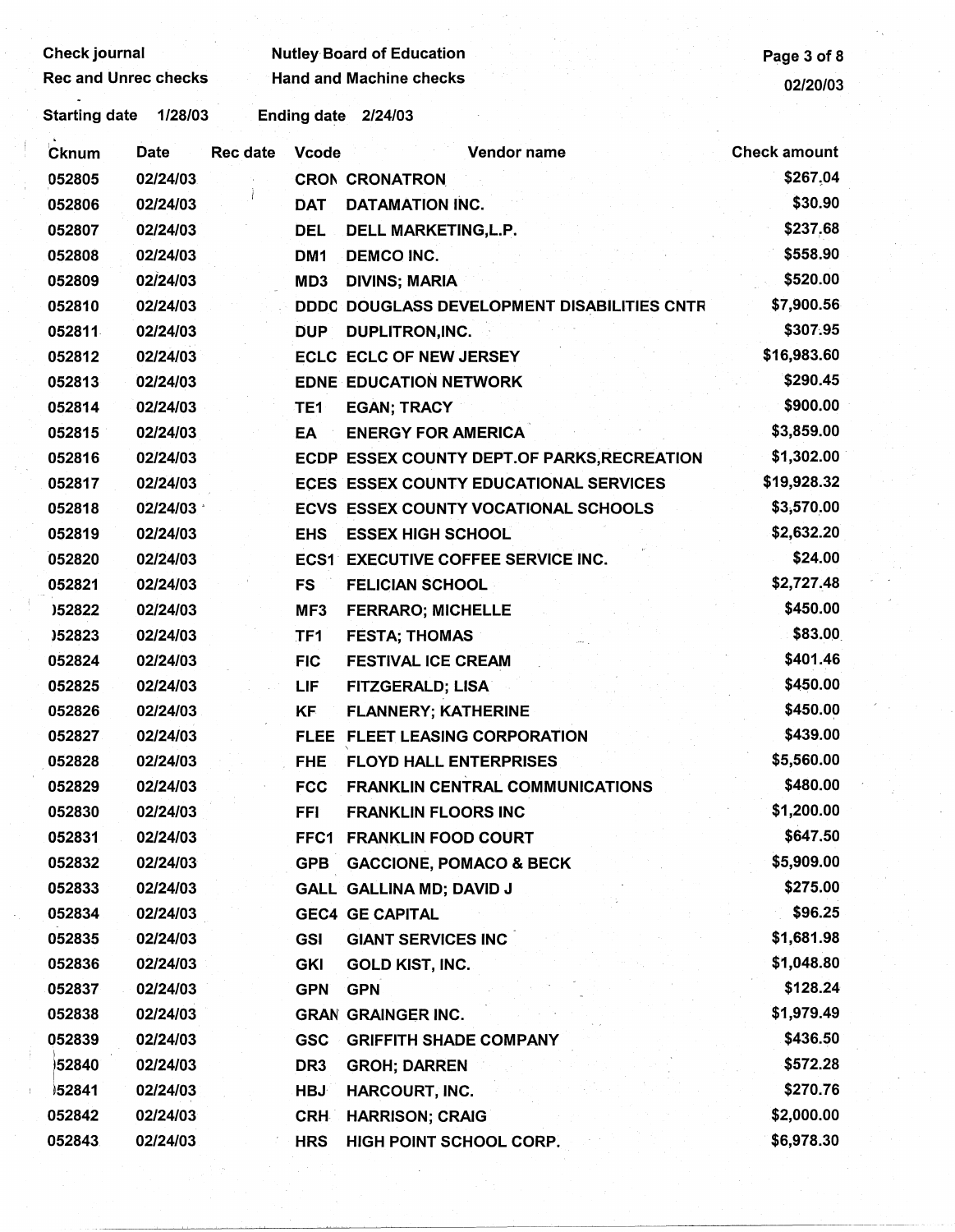| <b>Check journal</b>        |          |                 |                 | <b>Nutley Board of Education</b>         | Page 4 of 8         |  |
|-----------------------------|----------|-----------------|-----------------|------------------------------------------|---------------------|--|
| <b>Rec and Unrec checks</b> |          |                 |                 | <b>Hand and Machine checks</b>           | 02/20/03            |  |
| <b>Starting date</b>        | 1/28/03  |                 |                 | Ending date 2/24/03                      |                     |  |
| <b>Cknum</b>                | Date     | <b>Rec date</b> | <b>Vcode</b>    | Vendor name                              | <b>Check amount</b> |  |
| 052844                      | 02/24/03 |                 | <b>HDC</b>      | <b>HOME DEPOT COMM.ACCT.</b>             | \$773.22            |  |
| 052845                      | 02/24/03 |                 |                 | <b>HUB1 HUBERT COMPANY</b>               | \$176.56            |  |
| 052846                      | 02/24/03 |                 | <b>PIT</b>      | <b>IMAGISTICS INTERNATIONAL INC.</b>     | \$565.57            |  |
| 052847                      | 02/24/03 |                 | IMM1            | <b>IMMEDICENTER</b>                      | \$208.00            |  |
| 052848                      | 02/24/03 |                 | <b>IOE</b>      | <b>IMPERIAL OFFICE EQUIPMENT</b>         | \$435.00            |  |
| 052849                      | 02/24/03 |                 | <b>IFR</b>      | <b>INSTITUTE FOR CAREER RESEARCH</b>     | \$399.00            |  |
| 052850                      | 02/24/03 |                 | <b>ISCO</b>     | <b>INTERNATIONAL SALT COMPANY</b>        | \$1,536.64          |  |
| 052851                      | 02/24/03 |                 | <b>IST</b>      | <b>ISTE'S</b>                            | \$65.00             |  |
| 052852                      | 02/24/03 |                 | <b>JAS</b>      | <b>J A SEXAUER</b>                       | \$2,338.12          |  |
| 052853                      | 02/24/03 |                 |                 | SMU1 J.M. SMUCKER COMPANY                | \$302.40            |  |
| 052854                      | 02/24/03 |                 | <b>JBS</b>      | <b>JERSEY BUS SALES</b>                  | \$522.52            |  |
| 052855                      | 02/24/03 |                 | JE              | <b>JERSEY ELEVATOR CO. INC.</b>          | \$362.57            |  |
| 052856                      | 02/24/03 |                 | <b>JT</b>       | JIMMY'S, INC.                            | \$307.50            |  |
| 052857                      | 02/24/03 |                 | <b>JRI</b>      | <b>JOSEPH RICCIARDI INC.</b>             | \$486.90            |  |
| 052858                      | 02/24/03 |                 |                 | <b>JUA1 JUDRICH ASSOCIATES</b>           | \$1,650.00          |  |
| 052859                      | 02/24/03 |                 |                 | <b>KBOE KEARNY BOARD OF EDUCATION</b>    | \$1,561.51          |  |
| 052860                      | 02/24/03 |                 | KEI             | KHOKNAR ENTERPRISES INC.                 | \$6,315.84          |  |
| 052861                      | 02/24/03 |                 | KB1             | <b>KILLER BEE</b>                        | \$90.00             |  |
| 052862                      | 02/24/03 |                 |                 | ARCS KRAMES/STAYWELL                     | \$2,407.50          |  |
| 052863                      | 02/24/03 |                 | LS1             | <b>LEARNING SERVICES</b>                 | \$169.75            |  |
| 052864                      | 02/24/03 |                 | LR4             | <b>LEHANSKY; RAMONA</b>                  | \$83.00             |  |
| 052865                      | 02/24/03 |                 | <b>LSP</b>      | LINCOLN SCHOOL P.T.O.                    | \$240.00            |  |
| 052866                      | 02/24/03 |                 | LP4             | <b>LOMBARDI'S PRODUCE</b>                | \$915.00            |  |
| 052867                      | 02/24/03 |                 | <b>LIFE</b>     | LOVAAS INSTITUTE FOR EARLY INTERVENTION  | \$4,620.00          |  |
| 052868                      | 02/24/03 |                 | <b>LRP</b>      | <b>LRP PUBLICATIONS</b>                  | \$49.75             |  |
| 052869                      | 02/24/03 |                 |                 | MSFD MAIN STREET FOOD DISTRIBUTION, INC. | \$143.30            |  |
| 052870                      | 02/24/03 |                 |                 | <b>DOM/ MANFRIA; DON</b>                 | \$195.65            |  |
| 052871                      | 02/24/03 |                 | <b>MAN</b>      | <b>MANHATTAN WELDING CO. INC.</b>        | \$252.00            |  |
| 052872                      | 02/24/03 |                 | MAI             | MARI, INC.                               | \$607.06            |  |
| 052873                      | 02/24/03 |                 |                 | <b>GMM MASINO; GINA MARIE</b>            | \$450.00            |  |
| 052874                      | 02/24/03 |                 | EM <sub>1</sub> | <b>MAURO; ELAINE</b>                     | \$15.00             |  |
| 052875                      | 02/24/03 |                 |                 | NMC1 MCDONALD; NANCY                     | \$360.00            |  |
| 052876                      | 02/24/03 |                 | JML             | <b>MCGOVERN-LAWLER; JANINE</b>           | \$500.00            |  |
| 052877                      | 02/24/03 |                 |                 | MHP1 MCGRAW-HILL COMPANIES               | \$8,035.44          |  |
| 052878                      | 02/24/03 |                 |                 | <b>MGL1 MGL FORMS SYSTEMS</b>            | \$1,007.00          |  |
| 052879                      | 02/24/03 |                 |                 | <b>MHMI MHS MATH LEAGUE</b>              | \$125.00            |  |
| 052880                      | 02/24/03 |                 | <b>MMP</b>      | <b>MICRO MEDIA PUBLISHING</b>            | \$1,843.95          |  |
| 052881                      | 02/24/03 |                 | MS7             | <b>MIDLAND SCHOOL</b>                    | \$2,899.40          |  |
| 052882                      | 02/24/03 |                 |                 | MINU MINUTEMAN SERVICE CO.               | \$210.00            |  |
|                             |          |                 |                 |                                          |                     |  |

 $\left(\begin{array}{c} \frac{1}{\sqrt{2}} \\ \frac{1}{\sqrt{2}} \end{array}\right)_{\mathcal{M}_{\mathcal{M}}}$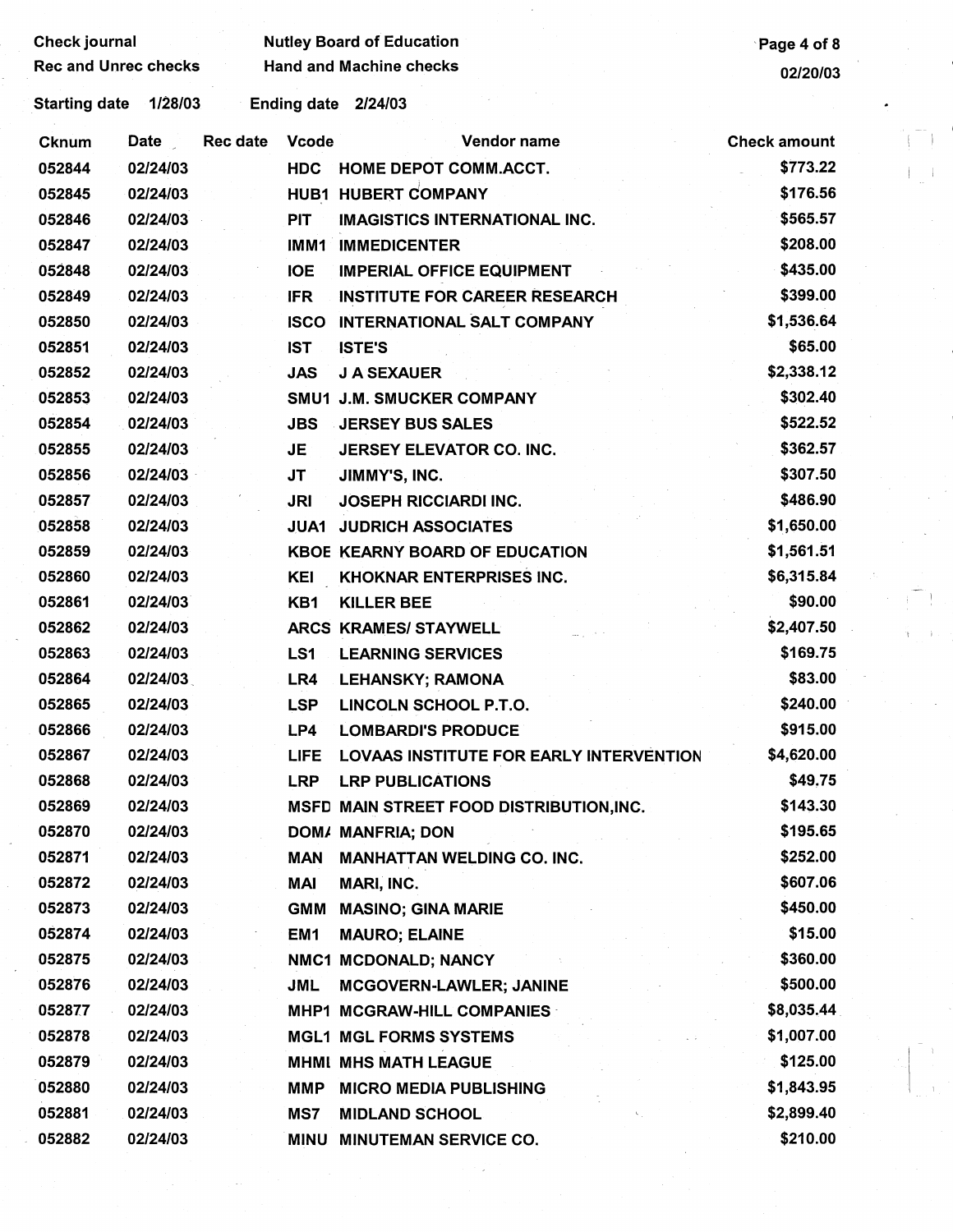| Check journal               |                 |                    | <b>Nutley Board of Education</b>               | Page 5 of 8         |
|-----------------------------|-----------------|--------------------|------------------------------------------------|---------------------|
| <b>Rec and Unrec checks</b> |                 |                    | <b>Hand and Machine checks</b>                 | 02/20/03            |
| <b>Starting date</b>        | 1/28/03         | <b>Ending date</b> | 2/24/03                                        |                     |
| <b>Date</b><br>Cknum        | <b>Rec date</b> | <b>Vcode</b>       | Vendor name                                    | <b>Check amount</b> |
| 052883                      | 02/24/03        |                    | <b>MSU1 MONTCLAIR STATE UNIVERSITY</b>         | \$11,025.00         |
| 052884                      | 02/24/03        |                    | <b>HEMC MONTEROSA; HEATHER</b>                 | \$365.00            |
| 052885                      | 02/24/03        |                    | MUJC MORRIS UNION JOINTURE COMMISSION          | \$312.90            |
| 052886                      | 02/24/03        |                    | <b>MOUS MOUSER ELECTRONICS</b>                 | \$284.68            |
| 052887                      | 02/24/03        | <b>AMM</b>         | <b>MULLANE; ANN MARY</b>                       | \$450.00            |
| 052888                      | 02/24/03        |                    | MM11 MUNIZ; MARIA                              | \$450.00            |
| 052889                      | 02/24/03        | MS <sub>2</sub>    | <b>MÚSIC SHOP</b>                              | \$91.95             |
| 052890                      | 02/24/03        |                    | NBBC NARDONE BROTHERS BAKING COMPANY           | \$123.20            |
| 052891                      | 02/24/03        | FN <sub>1</sub>    | <b>NARDONE; FLORENCE</b>                       | \$2,992.50          |
| 052892                      | 02/24/03        |                    | NEMF NATIONAL ELECTRIC MOTOR REPAIR CO.        | \$388.40            |
| 052893                      | 02/24/03        | SN4                | <b>NERI; SUSAN</b>                             | \$450.00            |
| 052894                      | 02/24/03        |                    | NJDA NEW JERSEY DEPARTMENT OF AGRICULTURE      | \$52.20             |
| 052895                      | 02/24/03        | <b>NJF</b>         | <b>NEW JERSEY SFSA</b>                         | \$105.00            |
| 052896                      | 02/24/03        | <b>NL</b>          | <b>NEWARK LIGHT CO.</b>                        | \$646.01            |
| 052897                      | 02/24/03        | <b>SN</b>          | <b>NICASTRO; SUSAN</b>                         | \$432.00            |
| 052898                      | 02/24/03        | <b>NTC</b>         | <b>NICOLETTE TOWING CO, INC.</b>               | \$350.00            |
| 052899                      | 02/24/03        |                    | <b>NJCT NJCTE</b>                              | \$45.00             |
| 152900                      | 02/24/03        |                    | <b>NJDO NJDOP/HRDI</b>                         | \$30.00             |
| 152901                      | 02/24/03        | <b>NJEA NJEA</b>   |                                                | \$40.00             |
| 052902                      | 02/24/03        | <b>NJF1</b>        | <b>NJF-CEC</b>                                 | \$50.00             |
| 052903                      | 02/24/03        |                    | <b>NJSH NJSHA</b>                              | \$110.00            |
| 052904                      | 02/24/03        |                    | NJTE NJTESOL/NJBE,INC.                         | \$75.00             |
| 052905                      | 02/24/03        |                    | NJTE NJTESOL-NJBE                              | \$75.00             |
| 052906                      | 02/24/03        | RN <sub>1</sub>    | <b>NOONAN; RICHARD</b>                         | \$518.15            |
| 052907                      | 02/24/03        | NC1                | <b>NUTLEY CAMERA</b>                           | \$96.00             |
| 052908                      | 02/24/03        | <b>NHC</b>         | <b>NUTLEY HEATING &amp; COOLING SUPPLY CO.</b> | \$77.84             |
| 052909                      | 02/24/03        | NA                 | <b>NUTLEY MOBIL</b>                            | \$196.90            |
| 052910                      | 02/24/03        | NSR                | <b>NUTLEY SHOP-RITE, INC.</b>                  | \$1,996.12          |
| 052911                      | 02/24/03        |                    | <b>NWB( NUTLEY WRESTLING BOOSTER CLUB</b>      | \$120.00            |
| 052912                      | 02/24/03        |                    | OTC1 OCCUPATIONAL THERAPY CONSULTANTS, INC.    | \$2,080.00          |
| 052913                      | 02/24/03        | <b>OTC</b>         | <b>ORIENTAL TRADING CO, INC.</b>               | \$169.75            |
| 052914                      | 02/24/03        |                    | CIPA PALLEY; CINDY                             | \$2,225.00          |
| 052915                      | 02/24/03        | <b>PDI</b>         | <b>PANASONIC DOCUMENT IMAGING</b>              | \$138.82            |
| 052916                      | 02/24/03        | PTI                | PATRICIAN TRAVEL INC.                          | \$1,426.00          |
| 052917                      | 02/24/03        | PP <sub>5</sub>    | <b>PAXTON PATTERSON</b>                        | \$116.19            |
| 52918                       | 02/24/03        | PE3                | <b>PEARSON EDUCATION</b>                       | \$2,519.37          |
| 52919                       | 02/24/03        | <b>PBG</b>         | PECHTER'S BAKING GROUP, LLC.                   | \$265.80            |
| 052920                      | 02/24/03        | PW <sub>3</sub>    | <b>PEDIATRIC WORKSHOP</b>                      | \$600.00            |
| 052921                      | 02/24/03        | PD4                | PETE'S DELI                                    | \$586.05            |

 $\frac{1}{2}$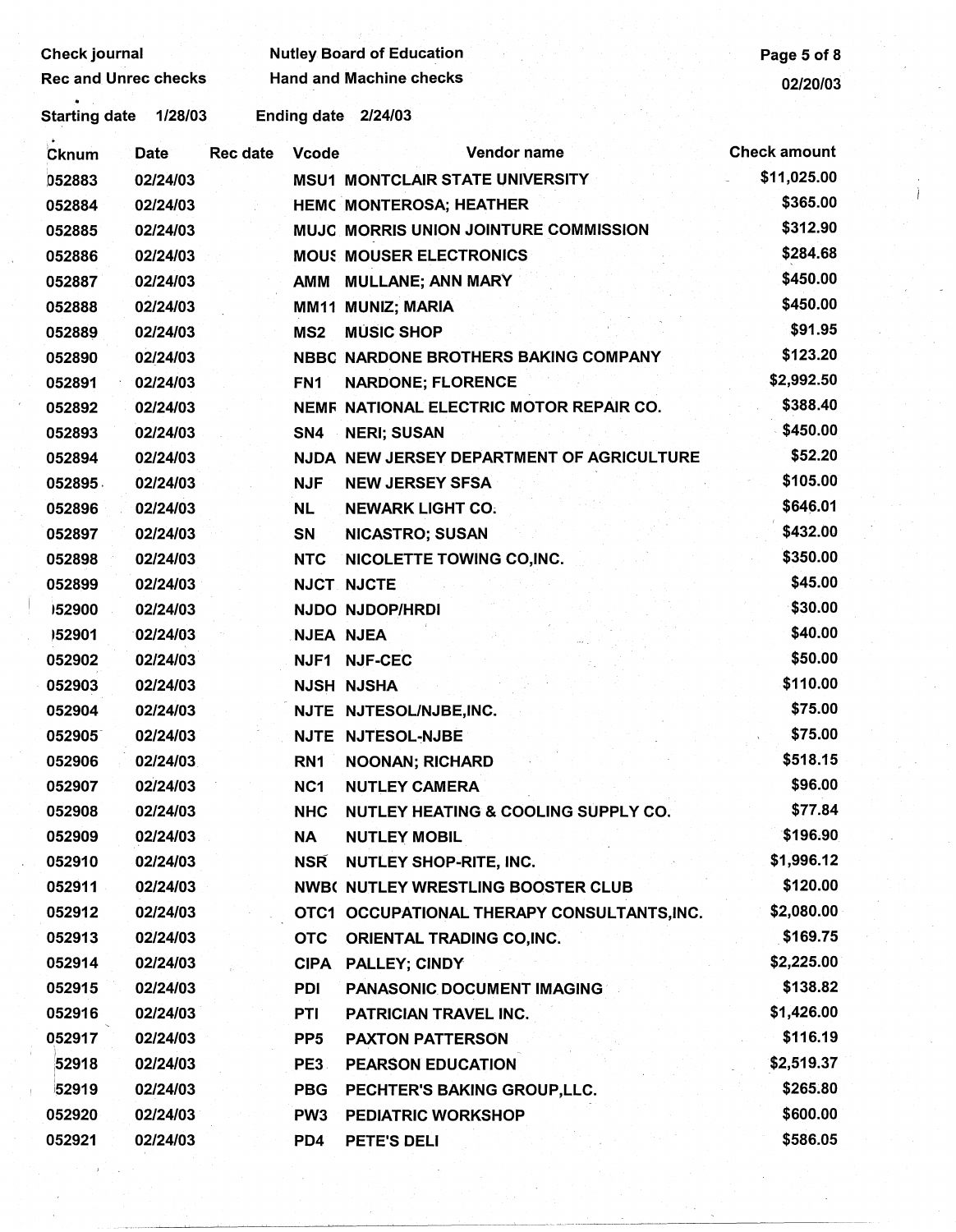| <b>Check journal</b><br><b>Rec and Unrec checks</b> |          |                 |                    | <b>Nutley Board of Education</b><br><b>Hand and Machine checks</b> | Page 6 of 8<br>02/20/03 |
|-----------------------------------------------------|----------|-----------------|--------------------|--------------------------------------------------------------------|-------------------------|
| <b>Starting date</b>                                | 1/28/03  |                 | <b>Ending date</b> | 2/24/03                                                            |                         |
| <b>Cknum</b>                                        | Date     | <b>Rec date</b> | <b>Vcode</b>       | Vendor name                                                        | <b>Check amount</b>     |
| 052922                                              | 02/24/03 |                 | <b>PDK</b>         | <b>PHI DELTA KAPPA</b>                                             | \$51.00                 |
| 052923                                              | 02/24/03 |                 |                    | PLC2 PHOENIX LEARNING CENTER                                       | \$2,100.00              |
| 052924                                              | 02/24/03 |                 | <b>PB</b>          | <b>PITNEY BOWES INC.</b>                                           | \$210.00                |
| 052925                                              | 02/24/03 |                 | <b>PT</b>          | <b>PRINTING TECHNIQUES</b>                                         | \$625.00                |
| 052926                                              | 02/24/03 |                 | <b>PSE</b>         | <b>PUBLIC SERVICE ELECTRIC &amp; GAS CO.</b>                       | \$40,243.51             |
| 052927                                              | 02/24/03 |                 |                    | <b>RRSG R &amp; R TROPHY &amp; SPORTING GOODS</b>                  | \$820.00                |
| 052928                                              | 02/24/03 |                 |                    | <b>USPS RESERVE ACCOUNT</b>                                        | \$5,000.00              |
| 052929                                              | 02/24/03 |                 | LR <sub>3</sub>    | <b>RESTEL; LORRAINE</b>                                            | \$1,350.00              |
| 052930                                              | 02/24/03 |                 | <b>RF</b>          | <b>RICHARDS FLORIST</b>                                            | \$98.00                 |
| 052931                                              | 02/24/03 |                 | <b>RRS</b>         | RICKARD REHABILITATION SERVICES, INC.                              | \$336.00                |
| 052932                                              | 02/24/03 |                 | <b>RICH</b>        | <b>RICOH CORP.</b>                                                 | \$253.50                |
| 052933                                              | 02/24/03 |                 |                    | RBOE RIDGEFIELD BOARD OF EDUCATION                                 | \$13,010.00             |
| 052934                                              | 02/24/03 |                 | RB <sub>6</sub>    | <b>RITACCO BRO'S</b>                                               | \$3,080.00              |
| 052935                                              | 02/24/03 |                 | CR7                | <b>ROSATI; CHRISTOPHER</b>                                         | \$900.00                |
| 052936                                              | 02/24/03 |                 | <b>SAP</b>         | <b>SALLY'S AUTO PARTS INC.</b>                                     | \$168.92                |
| 052937                                              | 02/24/03 |                 | LS <sub>3</sub>    | <b>SANGIOVANNI; LOUIS</b>                                          | \$130.00                |
| 052938                                              | 02/24/03 |                 | STC.               | <b>SCAN-TRON CORPORATION</b>                                       | \$2,670.03              |
| 052939                                              | 02/24/03 |                 | <b>SPC</b>         | <b>SCHOOL SPECIALTIES CO.</b>                                      | \$479.31                |
| 052940                                              | 02/24/03 |                 | KS                 | <b>SERAFINO; KATHLEEN</b>                                          | \$581.50                |
| 052941                                              | 02/24/03 |                 |                    | <b>SETO SETON</b>                                                  | \$85.90                 |
| 052942                                              | 02/24/03 |                 | <b>GNK</b>         | SNACKS & MORE, L.L.C.                                              | \$3,007.87              |
| 052943                                              | 02/24/03 |                 | <b>SGS</b>         | <b>SPRING GARDEN SCHOOL</b>                                        | $\sqrt{250.00}$         |
| 052944                                              | 02/24/03 |                 |                    | <b>STBU STAPLES BUSINESS ADVANTAGE</b>                             | \$1,139.00              |
| 052945                                              | 02/24/03 |                 |                    | <b>SCCS STAR CONTINUOUS CARD SYSTEMS, INC.</b>                     | \$89.19                 |
| 052946                                              | 02/24/03 |                 | SI5                | <b>STEWART INDUSTRIES</b>                                          | \$898.30                |
| 052947                                              | 02/24/03 |                 | SEJI               | SUBURBAN ESSEX JOINT INSURANCE FUND                                | \$88,156.38             |
| 052948                                              | 02/24/03 |                 |                    | <b>SZUR SZURA; JILL</b>                                            | \$450.00                |
| 052949                                              | 02/24/03 |                 |                    | CHS2 THE COMMUNITY SCHOOL, INC.                                    | \$23,427.68             |
| 052950                                              | 02/24/03 |                 | TPI1               | THE PERFORMANCE INSTITUTE                                          | \$795.00                |
| 052951                                              | 02/24/03 |                 | <b>TRS</b>         | THERAPEUTIC REHABILITATION SERVICES                                | \$378.00                |
| 052952                                              | 02/24/03 |                 | TL <sub>1</sub>    | <b>THOMSON LEARNING</b>                                            | \$2,577.72              |
| 052953                                              | 02/24/03 |                 | <b>TMC</b>         | <b>THREE M COMPANY</b>                                             | \$75.00                 |
| 052954                                              | 02/24/03 |                 |                    | <b>NATH THUNELL; NANCY</b>                                         | \$450.00                |
| 052955                                              | 02/24/03 |                 | <b>SHT</b>         | <b>TOLVE; SHERRIE</b>                                              | \$450.00                |
| 052956                                              | 02/24/03 |                 | ΤN                 | <b>TOWNSHIP OF NUTLEY</b>                                          | \$4,385.84              |
| 052957                                              | 02/24/03 |                 |                    | <b>TROX TROXELL</b>                                                | \$764.70                |
| 052958                                              | 02/24/03 |                 | TRO                | TROXELL COMMUNICATIONS, INC.                                       | \$25.25                 |
| 052959                                              | 02/24/03 |                 | <b>TTM</b>         | TRUMP TAJ MAHAL                                                    | \$1,465.00              |
| 052960                                              | 02/24/03 |                 | <b>TDFI</b>        | TUSCAN/LEHIGH DAIRIES, L.P.                                        | \$3,291.24              |
|                                                     |          |                 |                    |                                                                    |                         |

 $\frac{1}{2}$  .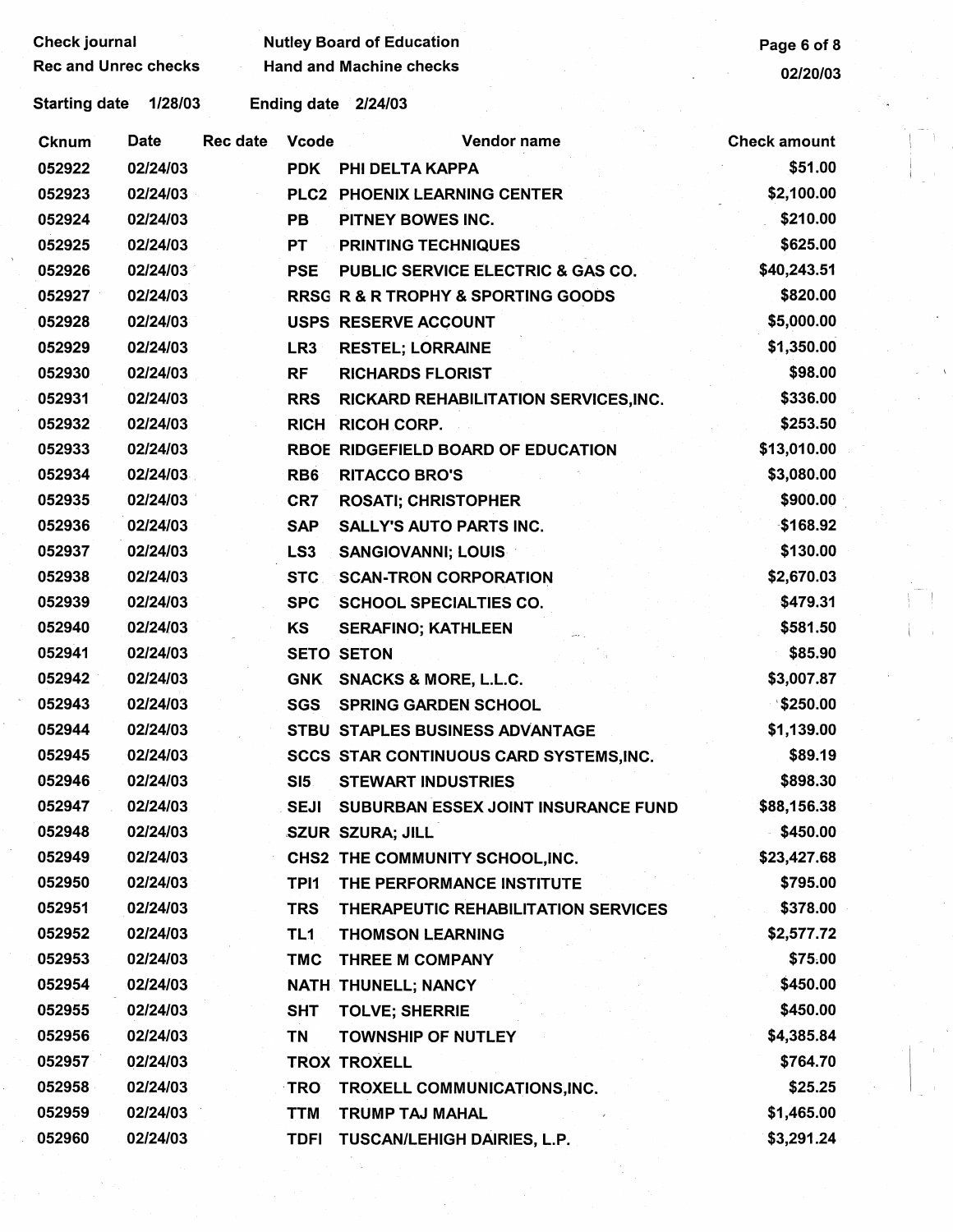| <b>Check journal</b> |                             |                     | <b>Nutley Board of Education</b>              | Page 7 of 8         |
|----------------------|-----------------------------|---------------------|-----------------------------------------------|---------------------|
|                      | <b>Rec and Unrec checks</b> |                     | <b>Hand and Machine checks</b>                | 02/20/03            |
| <b>Stanting date</b> | 1/28/03                     | Ending date 2/24/03 |                                               |                     |
| Cknum                | Date<br>Rec date            | <b>Vcode</b>        | Vendor name                                   | <b>Check amount</b> |
| 052961               | 02/24/03                    | MT4                 | <b>TUSCHE; MARISA</b>                         | \$900.00            |
| 052962               | 02/24/03                    | BÀ                  | <b>VERIZON</b>                                | \$8,558.85          |
| 052963               | 02/24/03                    | <b>VE1</b>          | <b>VERIZON NETWORK INTERGRATION CORP.</b>     | \$278.78            |
| 052964               | 02/24/03                    |                     | <b>VBOE VERONA BOARD OF EDUCATION</b>         | \$3,119.10          |
| 052965               | 02/24/03                    | VB.                 | <b>VIOLA BROTHERS INC</b>                     | \$427.08            |
| 052966               | 02/24/03                    | <b>MV</b>           | <b>VITERITTO; MICHAEL</b>                     | \$450.00            |
| 052967               | 02/24/03                    | <b>WA4</b>          | <b>WASHINGTON ACADEMY</b>                     | \$9,409.92          |
| 052968               | 02/24/03                    |                     | WSPC WASHINGTON SCHOOL PETTY CASH ACCOUNT     | \$279.82            |
| 052969               | 02/24/03                    |                     | WAST WASTE MANAGEMENT OF NJ, INC.             | \$2,909.18          |
| 052970               | 02/24/03                    |                     | <b>WGC WELCO GASES CORPORATION</b>            | \$295.13            |
| 052971               | 02/24/03                    |                     | WELL WELLNESS & REHABILITATION SERVICES, INC. | \$495.00            |
| 052972               | 02/24/03                    |                     | GTVA WELLS FARGO FINANCIAL LEASING, INC.      | \$128.80            |
| 052973               | 02/24/03                    |                     | WTPC WESTERN TERMITE & PEST CONTROL           | \$281.00            |
| 052974               | 02/24/03                    | <b>WM</b>           | <b>WILFRED MACDONALD</b>                      | \$125.20            |
| 052975               | 02/24/03                    | <b>WCI</b>          | <b>WOOD CORR INC</b>                          | \$325.00            |
| 052976               | 02/24/03                    | XER2                | <b>XEROX CORPORATION</b>                      | \$2,464.49          |
| 052977               | 02/24/03                    | <b>YCS</b>          | YOUTH CONSULTATION SERVICES                   | \$4,604.67          |

... ----·-····-----·-- ----·